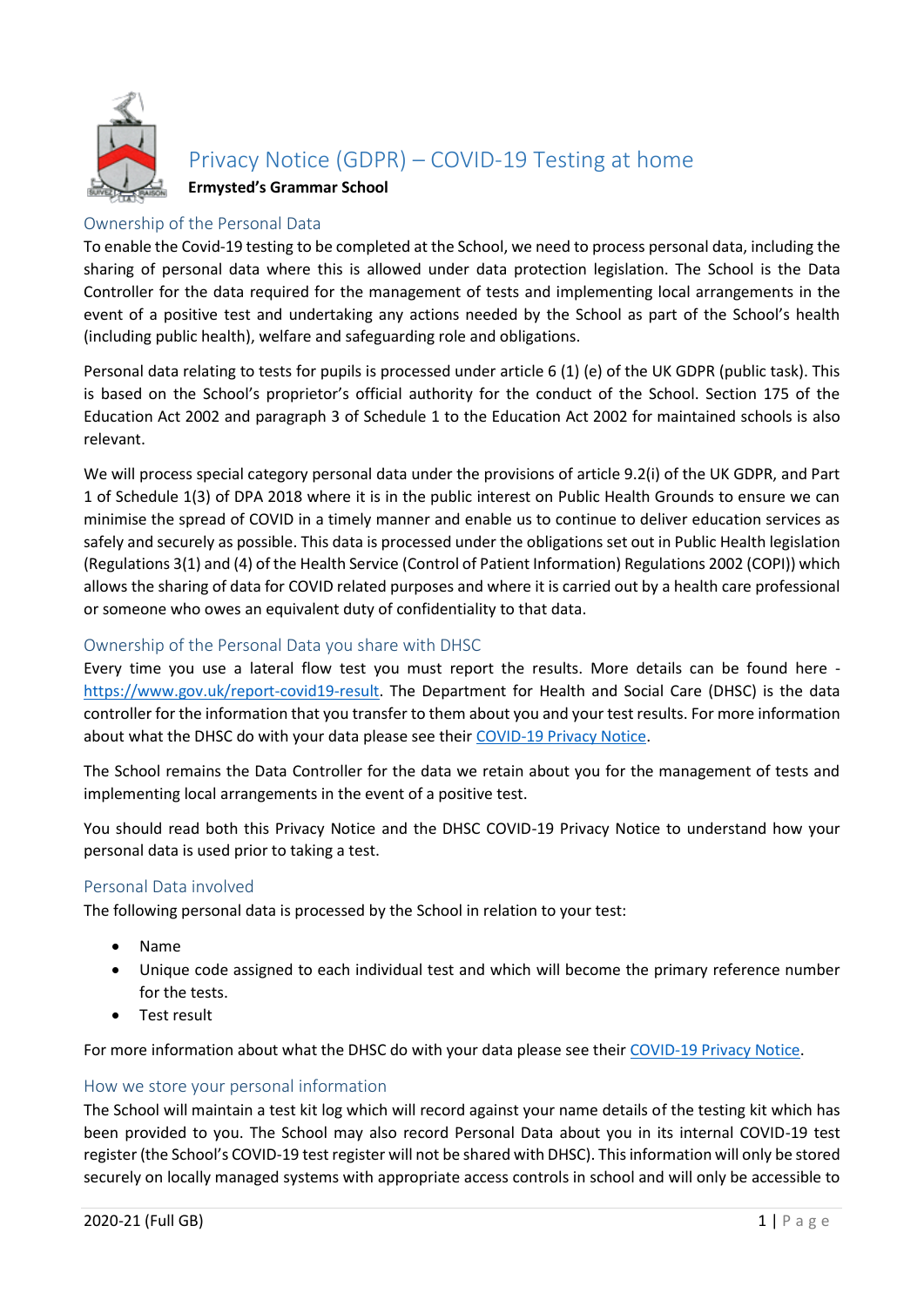personnel involved in the management of tests and implementing local arrangements in the event of a positive test.

The School will retain its test kit log and COVID-19 test register for a period of twelve (12) months from the date of the last entries made by the School into them.

For more information about what the DHSC do with your data please see their [COVID-19 Privacy Notice](https://www.gov.uk/government/publications/coronavirus-covid-19-testing-privacy-information)

## Processing of Personal Data Relating to Positive test results

We will use this information to enact our own COVID isolation and control processes without telling anyone who it is that has received the positive test.

For more information about what the DHSC do with your data please see their [COVID-19 Privacy Notice.](https://www.gov.uk/government/publications/coronavirus-covid-19-testing-privacy-information)

This information will be kept by the School for a period of twelve (12) months and by the NHS for eight (8) years.

### Processing of Personal Data Relating to Negative and Void test results

We will record a negative and void result for the purpose of stock controls of tests and general performance of the testing process.

### Data Sharing Partners

The personal data associated with test results will be shared with

- DHSC, NHS, PHE to ensure that they can undertake the necessary Test and Trace activities and to conduct research and compile statistical information about Coronavirus.
- Your GP the NHS may share the information you provide with your GP to maintain your medical records and to offer support and guidance as necessary. Any data you provide to the School will not be shared with your GP.
- Local Government to undertake local public health duties and to record and analyse local spreads.

Personal Data in the School's test kit log will be shared with DHSC to identify which test kit has been given to which individual in the event of a product recall. The School will not share its internal COVID-19 test register with DHSC.

### Your Rights

Under data protection law, you have rights including:

- **Your right of access** You have the right to ask us for copies of your personal information.
- **Your right to rectification** You have the right to ask us to rectify personal information you think is inaccurate. You also have the right to ask us to complete information you think is incomplete.
- **Your right to erasure** You have the right to ask us to erase your personal information in certain circumstances.
- **Your right to restriction of processing** You have the right to ask us to restrict the processing of your personal information in certain circumstances.
- **Your right to object to processing** You have the right to object to the processing of your personal information in certain circumstances.
- **Your right to data portability** You have the right to ask that we transfer the personal information you gave us to another organisation, or to you, in certain circumstances.

You are not required to pay any charge for exercising your rights. If you make a request, we have one month to respond to you.